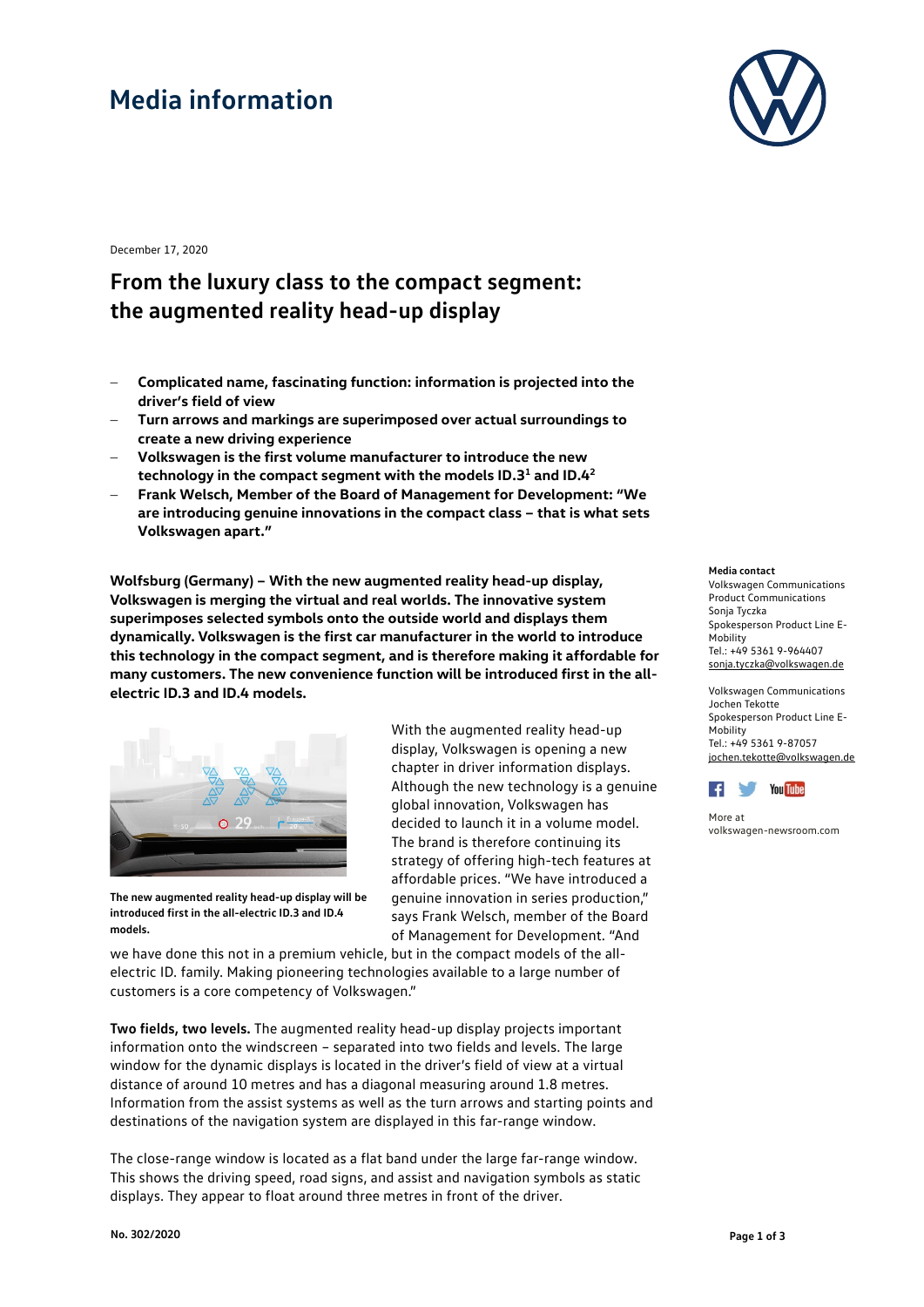## **Media information**



All displays are positioned perfectly in line with the real world outside the vehicle and are shown dynamically. When the vehicle approaches a junction where it should turn off according to the navigation route, the driver sees two indications: in the first step, an advance notification on the road level, and then three arrows located at the junction. The closer the driver gets to the junction, the larger the arrows become. At the same time, their textures fade in order to ensure a clear view of the road. When developing all displays, Volkswagen followed the basic concept of "Less is more". This ensures that the driver is not overwhelmed with distracting information under any circumstances.

**Messages and warnings.** The Lane Assist function is also visualised in the far-range window: if the vehicle moves closer to a boundary line at the edge of the road without indicating, this line is displayed in orange. Two green lines appear after switching on Travel Assist, which keeps the car in the middle of the lane. When following another vehicle, the display marks the vehicle in front with a coloured stripe as soon as Adaptive Cruise Control (ACC) or Travel Assist is activated. When the assist systems are switched off, the driver sees a red warning signal if they drive dangerously close to the vehicle in front.

**Deep inside the dash panel.** The technical heart of the augmented reality head-up display is the picture generation unit (PGU) display located deep inside the dash panel. The beam bundles generated by an especially bright LCD display are transmitted onto two flat mirrors, and special lenses separate the portions for the close and far range display levels. The flat mirrors deflect the beams onto a large, electrically adjustable concave mirror. From here, the beams reach the windscreen and thus enter the driver's field of view. The driver sees the symbols with the same sharp definition as the real world at an apparent distance of just under 10 metres.

The images are generated by an AR creator located in one of the two central computers in the ID. models. The AR creator calculates the positioning of the symbols corresponding to the surroundings. To make these calculations, it receives information from the raw data of the front camera, radar sensor and navigation map. The displays that appear in the large window are stabilised with respect to the vehicle's movements and adapted to the geometry of the optical projection system.

**Launch in the ID.4.** The ID.4, the first electric world car from Volkswagen, is being launched on European markets with eight preconfigured models. Prices start from just 36,950 euros (with 19 percent value added tax in Germany), from which a net subsidy of 9,000 euros is additionally deducted in Germany. The augmented reality head-up display belongs to the Infotainment package Plus, which also includes the Discover Pro navigation system with touch display.

**The future of mobility is electric.** As part of the Transform 2025+ strategy, the Volkswagen brand will invest eleven billion euros in electric mobility by 2024. As the first all-electric SUV from Volkswagen, the ID.4 is the second model in the ID. family after the ID.3. This new, separate product range has recently been launched to supplement the brand's traditional product portfolio.

Footage [: Augmented-Reality-Head-Up-Display](https://www.volkswagen-newsroom.com/en/search?query=Augmented+Reality&type=footage&utf8=%E2%9C%93)